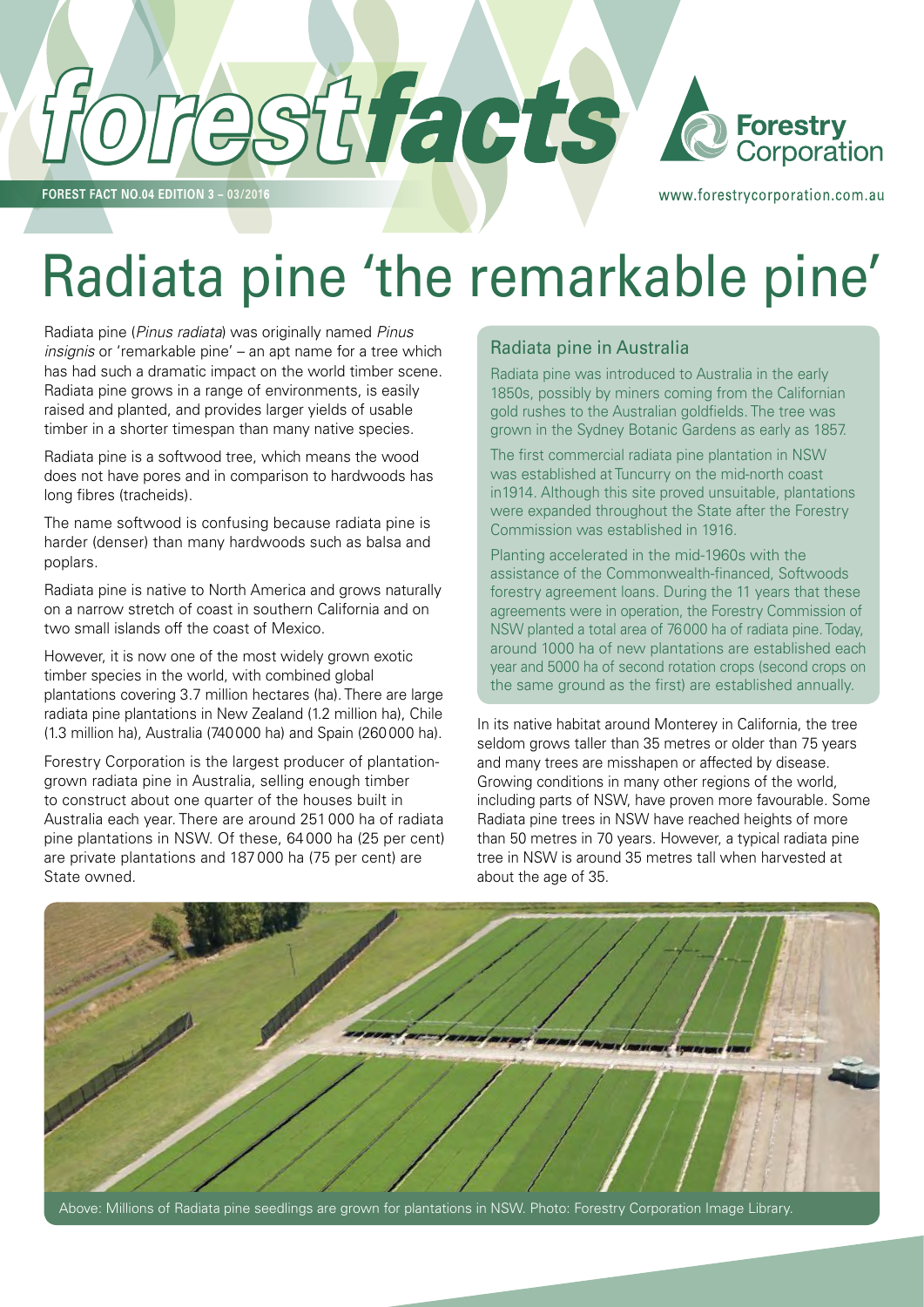#### The tree

When grown in a plantation, radiata pine is usually a tall, straight tree with small branches, except on the edge of the plantation where the accessibility to light and space allows the trees to grow large branches. Genetic selection has contributed to improvements in growth rates, straightness and uniformity of plantation-grown radiata pine.

A small number of pests and diseases may attack pine plantations. Fortunately, most of these can be mitigated by good site selection and management of harvesting schedules, but in some cases spraying with chemicals is necessary.

The tree can tolerate a wide variety of climates and rainfall patterns, but performs poorly in heavy clay soils. The species grows best in soils at least 50 centimetres deep with well-drained subsoil and weathered rock, which is penetrable by water and root systems.

While radiata pine tolerates frost and cold, it can be seriously damaged by heavy snowfalls so it is generally planted below 1000 metres in the NSW Southern Slopes, and below 1200 metres in the NSW Central Tablelands.

Plantation radiata pine grows reasonably well in areas with an average annual rainfall as low as 600 millimetres, but a mean annual rainfall of at least 700 millimetres a year is best for commercial development.

## Meeting Australia's timber needs



**200thousand hectares** of pine plantations

Enough timber to construct **a quarter** of all the houses built in Australia each year

Below: Radiata pine produces a versatile timber used in a variety of products from house frames to particleboard and paper products.



#### The timber

Radiata pine trees produce a reddish brown timber that varies to shades of yellow. It has a relatively fine but uneven texture and knots are often present in construction timber grades.

Radiata pine timber is very versatile. The timber can be readily sawn, peeled, or converted to pulp, has good nail-holding power, is pliable, can be easily stained, and is suitable for long-life applications in the ground when treated with preservatives.

Radiata pine sawlogs are used for house frames, decking and panelling, fencing and landscaping, flooring, joinery and furniture. Pulpwood is used to make reconstituted timbers such as medium density fibreboard or particleboard and paper products.